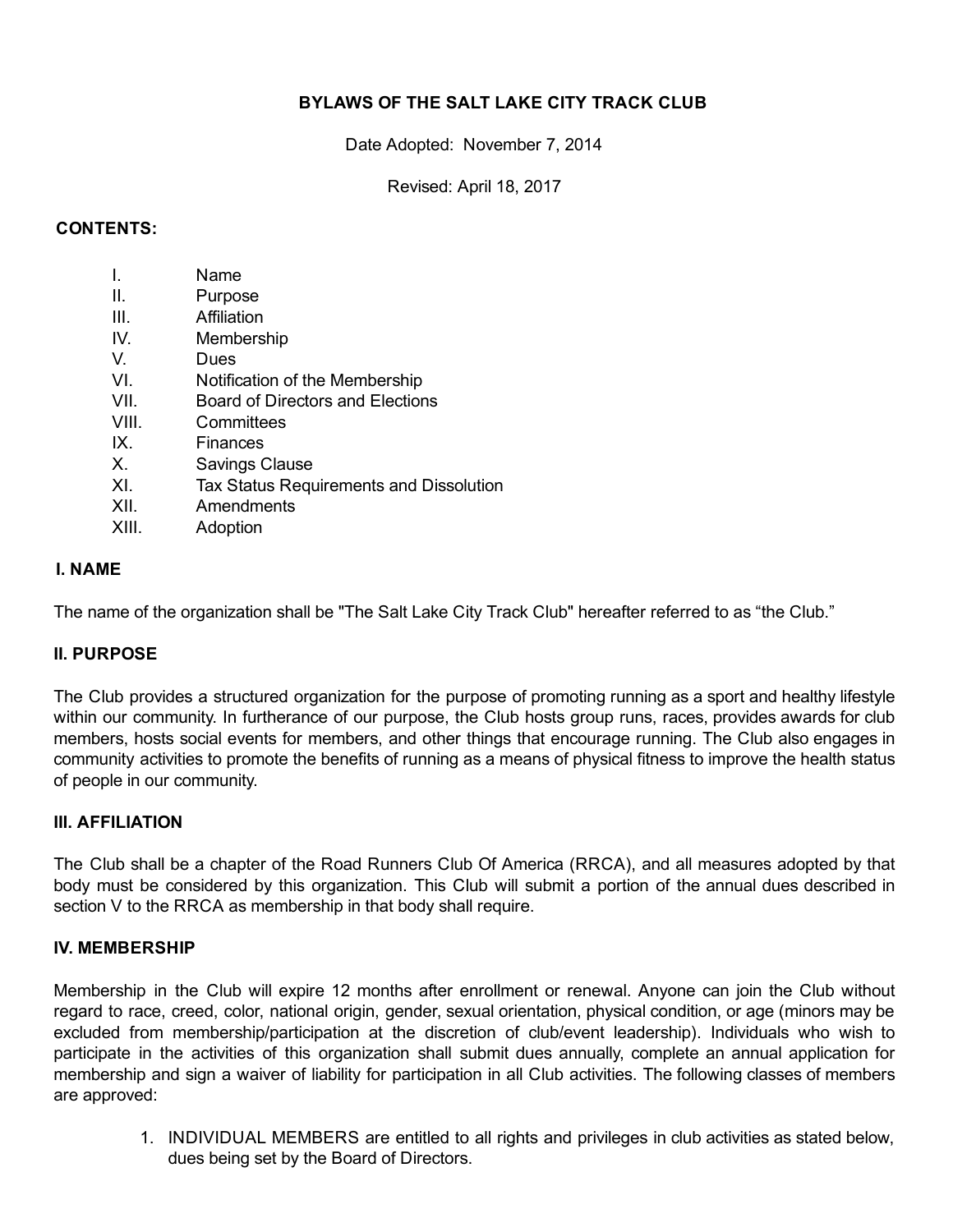- 2. FAMILY MEMBERSHIPS: Rights and privileges accrue to each individual adult family member (at least 18 years of age) upon payment of dues at the family rate as set by the Board of Directors. A family is defined as the immediate members of a family having the same permanent address. Individual family members must be identified upon registration.
- 3. CORPORATE MEMBERSHIPS: Lump sum dues confer rights and privileges to designated corporate employees. Each employee will be considered as an individual member for club purposes. Corporate membership dues will be determined by the Board of Directors and can vary depending on numbers of employees involved.
- 4. LIFETIME MEMBERSHIPS: Upon retirement, the Club president will be awarded a lifetime family membership without dues. In addition, the Board of Directors can award a lifetime membership at their discretion, and can expire a lifetime membership if they determine that a lifetime member is no longer actively participating in the Club. Lifetime members must have a signed waiver on file with the Club in order to participate in Club activities. Lifetime memberships awarded prior to the enactment of these bylaws will be honored.

## Rights and privileges: Each member shall

- 1. have one vote for club business meetings changes and board elections;
- 2. receive periodic club communications, such as emails and/or newsletters;
- 3. receive discounts for club-sponsored races;
- 4. receive a club merchandise item upon initial enrollment in the club.

## V. DUES

The annual dues for the Club membership will be set on an annual basis by the Board of Directors and shared annually with the membership as part of the regular join-and-renew process for the Club.

## VI. NOTIFICATION OF THE MEMBERSHIP

The members of the Club shall be notified of any changes to the bylaws at least four weeks before the start of the Club's fiscal year (June 1). Quorum of the membership will be majority of the Board of Directors and no less than 11 voting members. In addition, an annual meeting of the membership shall be held and shall be announced no less than one month prior to the meeting.

## VII. BOARD OF DIRECTORS AND ELECTIONS

The general membership elects the following Board of Directors: President, Vice President (President-elect), Treasurer, and Secretary on a biennial basis (every two years).

A. Board responsibilities. The board is the governing authority and has total oversight over the management of the Club's affairs. It carries out all the objectives and purposes for which the Club is organized. This general mandate includes, but is not limited to, setting Club policy, financial oversight, strategic planning, fundraising, legal oversight, determining and monitoring the Club's programs and services, elevating the Club's public image, and hiring of any employees or independent contractors. Board members shall also take active participation in Club runs and social events.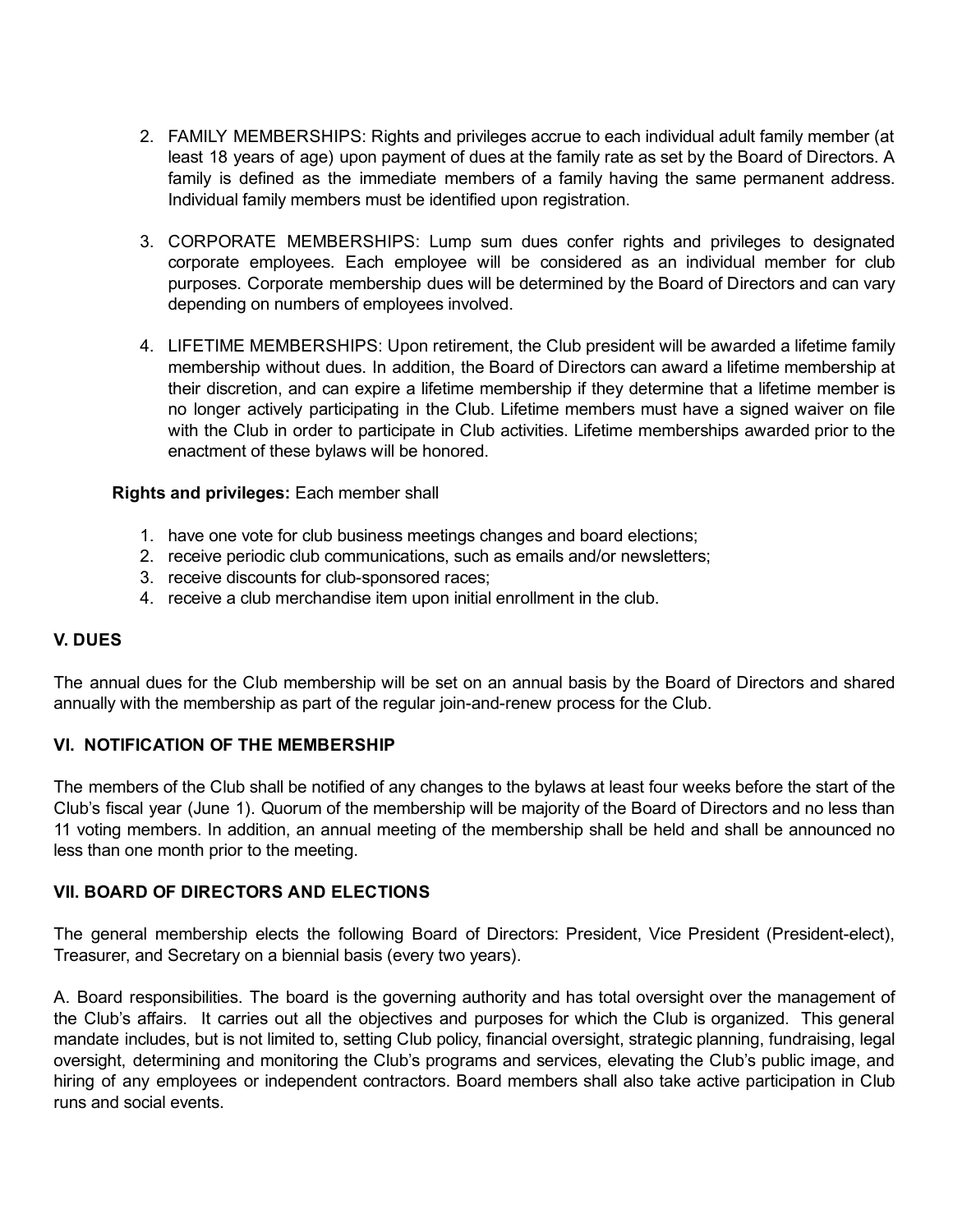## B. Board of Director Members and Duties:

1. President - to preside over meetings, represent this association with the RRCA, to call any special meetings, and to appoint committees and chairpersons thereof with approval from the Board.

2. Vice President - to assume the powers of the president in his/her absence, to manage the membership list, and to take on special assignments as requested by the president.

3. Secretary - to record minutes at all meetings in accordance with Roberts Rules of Order, to keep a file of such minutes, and, when requested by the president, to accept assignments involving correspondence and the keeping of records.

4. Treasurer Oversee the budget planning process, ensure adequate income available to achieve the budgeted expenses, safeguard the organization's assets, draft financial policies for board approval, anticipate and report financial problems, ensure the board receives regular and accurate financial statements and that the board members understand the information presented, ensure federal, state, and local reporting takes place, and other duties as requested by the president.

C. Eligibility: All Board Members must be members of the organization and in good standing.

D. Term of Office: Term of office shall be two years (24 months), beginning on June 1 following elections by the membership. The President will appoint any board seat vacated during a term, with approval by the Board within 60 days of resignation of the seat. Appointed terms will end with the term of the seat.

E. Nominations and Elections: The Vice President will automatically succeed the President at the end of the President's term. Nominations by the Board of Directors for the remaining positions will be presented to the membership. In the event that the Vice President is unable to assume the position of President, a nomination for President will also be presented. Additional nominations may be made by the membership. No nominations will be accepted without consent of the nominee. Board members shall be elected by a majority vote. Only members whose dues are current will be allowed to vote. Proxy votes will not be allowed.

F. Procedural requirements: Parliamentary procedure will be carried on at meetings, and every effort will be made to discuss any measures coming before the group. A majority vote of the Board of Directors members present is necessary to pass ordinary measures. All measures shall be deemed ordinary except those proposing a bylaw amendment. A quorum shall consist of four members. No official meeting shall be held unless a quorum is present.

## VIII. COMMITTEES

The Board of Directors has the authority to create committees, appoint chairpersons and members, and dissolve committees as it deems appropriate to carry out the purpose of the Club. All committee members serve for one year or a term as defined by the Board of Directors. The Board is kept informed of the activities and progress of all committees, and the Board has oversight duties in regard to the acceptance or rejection of the actions of a committee.

# IX. FINANCES

The Board establishes an annual operating budget and sets membership dues and event entry fees to support the budget. The Board must authorize unbudgeted expenditures exceeding \$100. The board may authorize the president and/or any officer to enter into any contract or execute and deliver any instrument in the name of and on behalf of the Club with approval of the Board majority. All checks, drafts or other orders for the payment of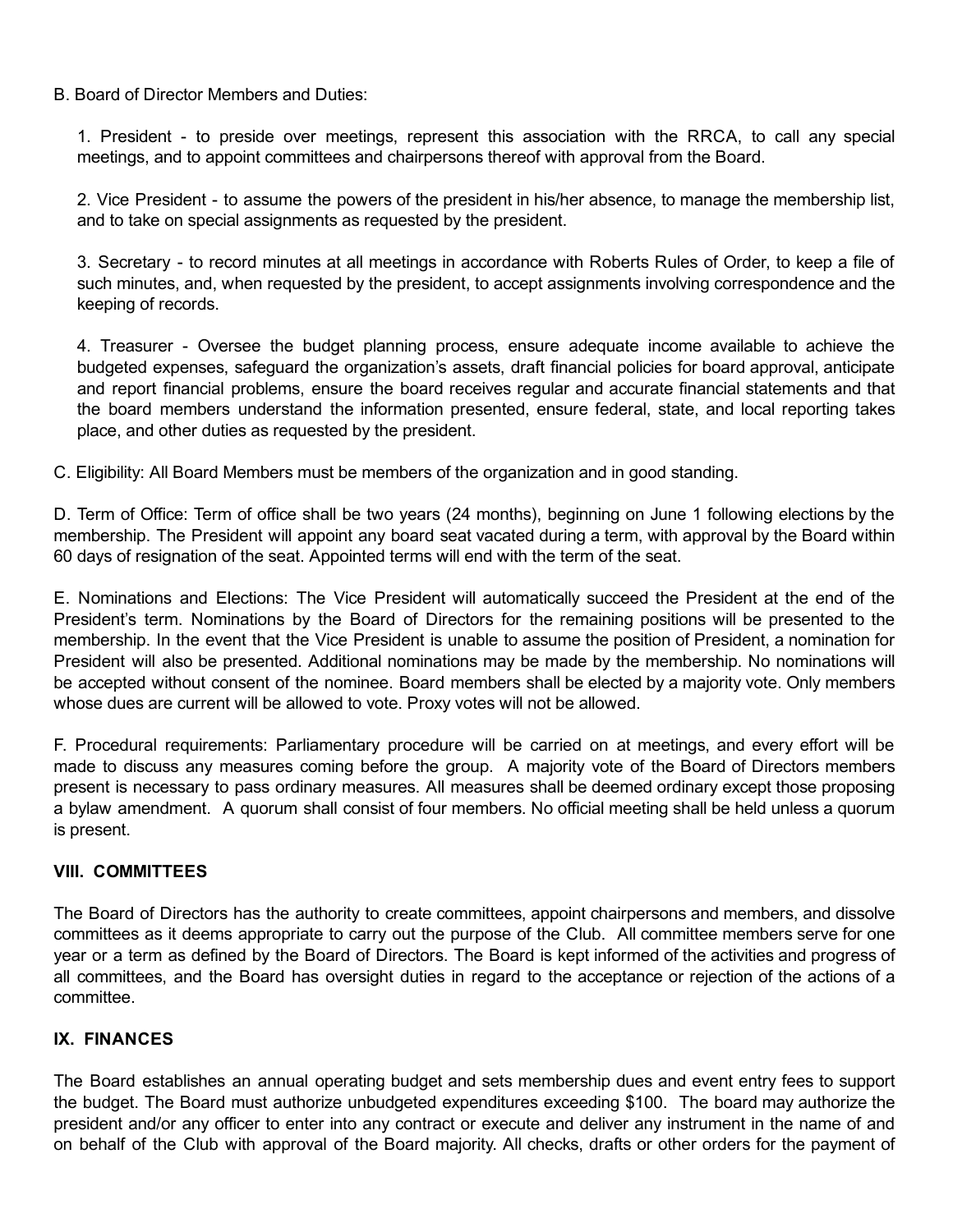money, notes or other evidences of indebtedness issued in the name of the Club are signed by authorized officers or employees and in accordance with policies and procedures adopted by the Board. All monies for the Club are deposited to the credit of the Club in banks that are members of or whose deposits are insured by the Federal Deposit Insurance Corporation or other government insurance agency. No Club funds may be deposited in the personal account of a member of the Board. The treasurer reviews the status of the general fund at least quarterly. At the same time, he/she reviews a forecast of estimated deposits and disbursements for the succeeding quarters. If the president and the treasurer determine that the balance of general funds exceeds the amount required for routine operating expenses, then the excess funds may be invested as authorized by the board.

# X. SAVINGS CLAUSE

Failure of literal or complete compliance with provisions of the bylaws with respect to dates, times and notice, or the sending or receipt of the same, or errors in phraseology of notice of proposal, do not invalidate the actions or proceedings of the members at any meeting, as long as the members judge (by majority vote) that no substantial injury to the rights of members has occurred.

## XI. TAX STATUS AND DISSOLUTION

No part of the net earnings of the Club inures to the benefit of, or is distributable to, its members, trustees, officers, or other private persons; except that the Club may pay reasonable compensation for services rendered and may make payments and distributions in furtherance of the purposes set forth in Article II. No substantial part of the Club's activities can be the carrying on of propaganda or otherwise attempting to influence legislation. The Club may not participate in, or intervene in (including the publishing or distribution of statements), any political campaign on behalf of any candidate for public office.

Regardless of any other provision of these articles, the Club may not carry on any other activities not permitted to be carried on by a corporation (a) that is exempt from federal income tax under section 501(c)(3) of the Internal Revenue Code or (b) contributions to which are deductible under section 170(c)(2) of the Internal Revenue Code, or corresponding section of any future federal tax code.

Upon dissolution of the Club, the funds in the treasury, after all creditors have been paid, shall go to the Road Runners Club of America or other 501(c)(3) nonprofit organization with a similar purpose to the Club's.

## XII. AMENDMENTS TO THESE BYLAWS

These bylaws may be amended by a majority vote of the membership, as follows: (a) a proposed amendment must be submitted in writing to the Club president at least 60 days before June 1; (b) the board by majority vote determines its position for, against, or for with a recommended change; and (c) the board returns the proposal along with its position to be included in the notice of the membership, at least 30 days before June 1.

A proposed amendment, which has not been recommended by the board and has been defeated at the annual meeting may not be resubmitted until at least one year has intervened. The Board determines, in its sole discretion, whether an amendment is sufficiently similar to one previously considered to be governed by this subsection.

An amendment becomes effective upon adoption, unless another date is specified as part of the amendment.

The board may renumber, revise, codify and correct any provision in these bylaws, and in the rules, policies, procedures and regulations of the RRCA, to eliminate errors, to correct spelling and grammar, to provide consistent numbering and to bring about proper order and sequence, but in so doing it may not change the